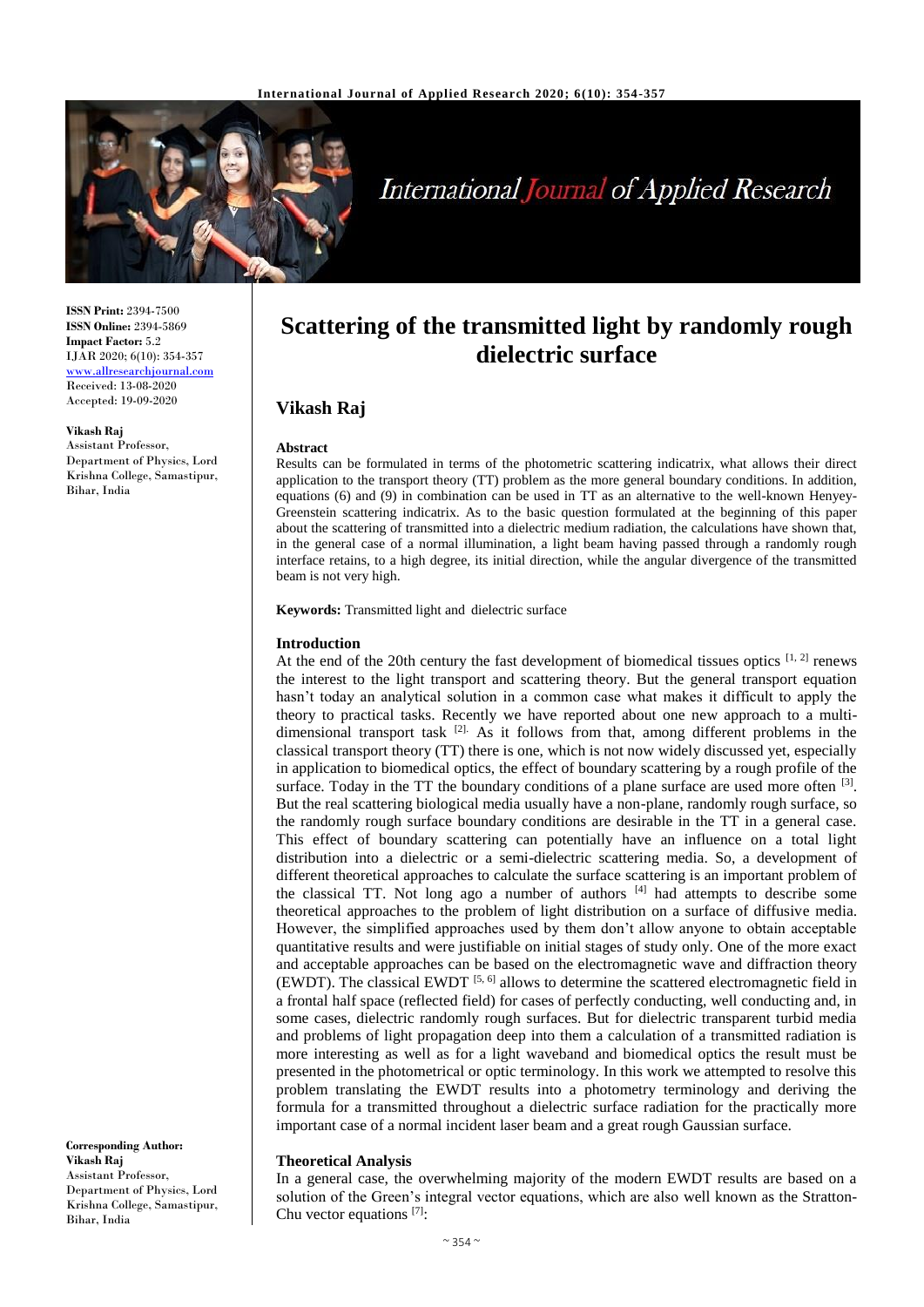(1)

$$
\mathbf{E}^{S}(\mathbf{r}) = rot \int_{S} [\mathbf{n}' \times \mathbf{E}(\mathbf{r}')] \varphi(\mathbf{r}, \mathbf{r}') dS' + \frac{i}{k\varepsilon} rotrot \int_{S} [\mathbf{n}' \times \mathbf{H}(\mathbf{r}')] \varphi(\mathbf{r}, \mathbf{r}') dS'
$$

$$
\mathbf{H}^{S}(\mathbf{r}) = rot \int_{S} [\mathbf{n}' \times \mathbf{H}(\mathbf{r}')] \varphi(\mathbf{r}, \mathbf{r}') dS' - \frac{i}{k\mu} rotrot \int_{S} [\mathbf{n}' \times \mathbf{E}(\mathbf{r}')] \varphi(\mathbf{r}, \mathbf{r}') dS'
$$

where:  $E^{S}(r)$  and  $H^{S}(r)$  are the complex amplitudes of the scattered by surface electric and magnetic fields at the point of space r, S is the area of the surface, n' is the unit vector of the external normal to S at the surface's point r', k the wave number, ε and μ are the permittivity and permeability of the medium and  $\varphi(r, r') = e^{ik|r-r'|/4\pi} |r - r'|$  is the Green's function.

Equations (1) are valid for any point of space with no restrictions. They allow calculation of the scattered by the surface S fields through the calculation of the tangential to S components of the field vectors ( $[n' \times E]$ ;  $[n' \times H]$ ). Usually, the tangential components are determined using various approximate methods. One of the simplest methods employs the Kirchhoff approach and the boundary conditions of a perfectly conducting surface [5]

$$
n' \times H(r') = J(r'), n' \times E(r') = 0
$$
  
\n
$$
J(r') = 2 \cdot n' \times Hi(r')
$$
 (3)

where  $H^i(r')$  is the field of the incident plane wave and  $J(r')$ is the surface current on S.

In this case the system (1) becomes much simpler, and for the field scattered by the surface of a perfectly conductor it is sufficient to consider the integral equation  $[8]$ :

$$
\mathbf{H}^{S}(\mathbf{r}) = \int_{S} \nabla_{r} \cdot \varphi(\mathbf{r}, \mathbf{r}') \times [2\mathbf{n}' \times \mathbf{H}^{i}(\mathbf{r}')] dS'
$$

Its solution can be found in the closed form if the geometry of the problem is chosen. The general geometry of problem is shown in the figure 1. It is convenient to present the surface as a square plate with the side length L, illuminated by a unit unbounded linearly polarized plane electromagnetic wave incidents at the angle  $\varphi$  to the normal

$$
H^i(r) = \eta \cdot e^{i(k,r)}, \, |k| = k
$$

Where η is the unit basis vector of the plane of polarization of the incident wave.



**Fig 1:** The general geometry of the problem

To describe the randomly roughness it is most convenient to consider the roughness heights as a randomly Gaussian, homogeneous and isotropic field  $z = \xi(x, y)$  with zero mean (<  $\xi(x, y)$  >= 0), variance <  $\xi^2(x, y)$  >= h<sup>2</sup>, and Gaussian correlation function where  $\tau^2 = x^2 + y^2$  is the distance between the points considered and T is the correlation length.

$$
C(r) = \frac{<\xi(x,y) \cdot \xi(0,0) >}{<\xi^2(x,y) >} = e^{-\tau^2/T^2}
$$

First of all, let's take into consideration the classical statistical Isakovich-Beckman approach [5] for the field scattered into the outer half-space. Let the direction of scattering will be characterized by the vector  $\omega$ . Assume also that the central plane of the plate coincides with the XOY plane. Then for a perfectly conducting surface and for the far zone of radiation we can write the well-known solution for a normalized scattered field  $[8, 9]$ :

$$
H(\phi, \theta, \psi) = \frac{\langle |\mathbf{H}^{\mathbf{S}}(\mathbf{r})|^2 \rangle}{|\mathbf{H}^i(\mathbf{r}')|^2} = \frac{1}{R^2} \cdot \frac{S}{\lambda^2} \cdot \mathbf{e}^{-g} \cdot |\omega \times [\mathbf{q} \times \eta]|^2 \cdot \frac{1}{q_z^2}
$$
  
 
$$
\times (S \cdot (\frac{\sin q_x \cdot \frac{L}{2}}{q_x \cdot \frac{L}{2}})^2 \cdot (\frac{\sin q_y \cdot \frac{L}{2}}{q_y \cdot \frac{L}{2}})^2 + \pi T^2 \sum_{m=1}^{\infty} \frac{g^m}{m!m} \cdot \mathbf{e}^{-\frac{q_x^2 y \cdot T^2}{4m}})
$$
(4)

Where:  $q=k-k \cdot \omega$ ; R is the distance from the origin of coordinates to the observation point;  $q_x$ ,  $q_y$ ,  $q_z$  are components of the vector q;  $q_{xy} =$ 

$$
\sqrt{q_x^2 + q_y^2}; \, S = L^2; \, g = h^2 q_z^2; \, \lambda = 2\pi / k
$$

Wavelength. As it was shown (9, 10) the photometrical reflectance indicatrix  $\rho_r$  can be found with the use of (4) as follows:

$$
\rho_{r}(\varphi,\,\theta,\,\psi) = H(\varphi,\,\theta,\,\psi) \cdot \pi \cdot R^{2}/S \tag{5}
$$

It allows us to write a closed-form equation for any reflectance indicatrix as a function of parameters of surface roughness and angels of illumination (observation). For example, in a case of perfectly conducting very rough surface (h  $\omega$ ) and a normal illumination [8, 9]:

$$
\rho_r(\phi = 0, \theta, \psi) = \frac{T^2}{4 \cdot h^2 \cdot (1 + \cos \theta)^2} \cdot e^{-\frac{\sin^2 \theta \cdot T^2}{4h^2 (1 + \cos \theta)^2}}
$$
(6)

What is interesting  $[9]$ , the Eq. (6) describes well the Lambertian scattering when T/h=4. So, the EWDT approach with the use of (5) allows an analytical description of the surface scattering in both the electrodynamics and a photometry terminology.

For the finite conductive media the initial integral equations (1) are to be solved. It can be done most easily for a case of so-called "well-conductive medium", when the impedance boundary conditions (IBC) can be formulated on a rough surface [6, 9]:

$$
n \times E = \sqrt{\frac{\mu}{\varepsilon}} \cdot n \times n \times H \tag{7}
$$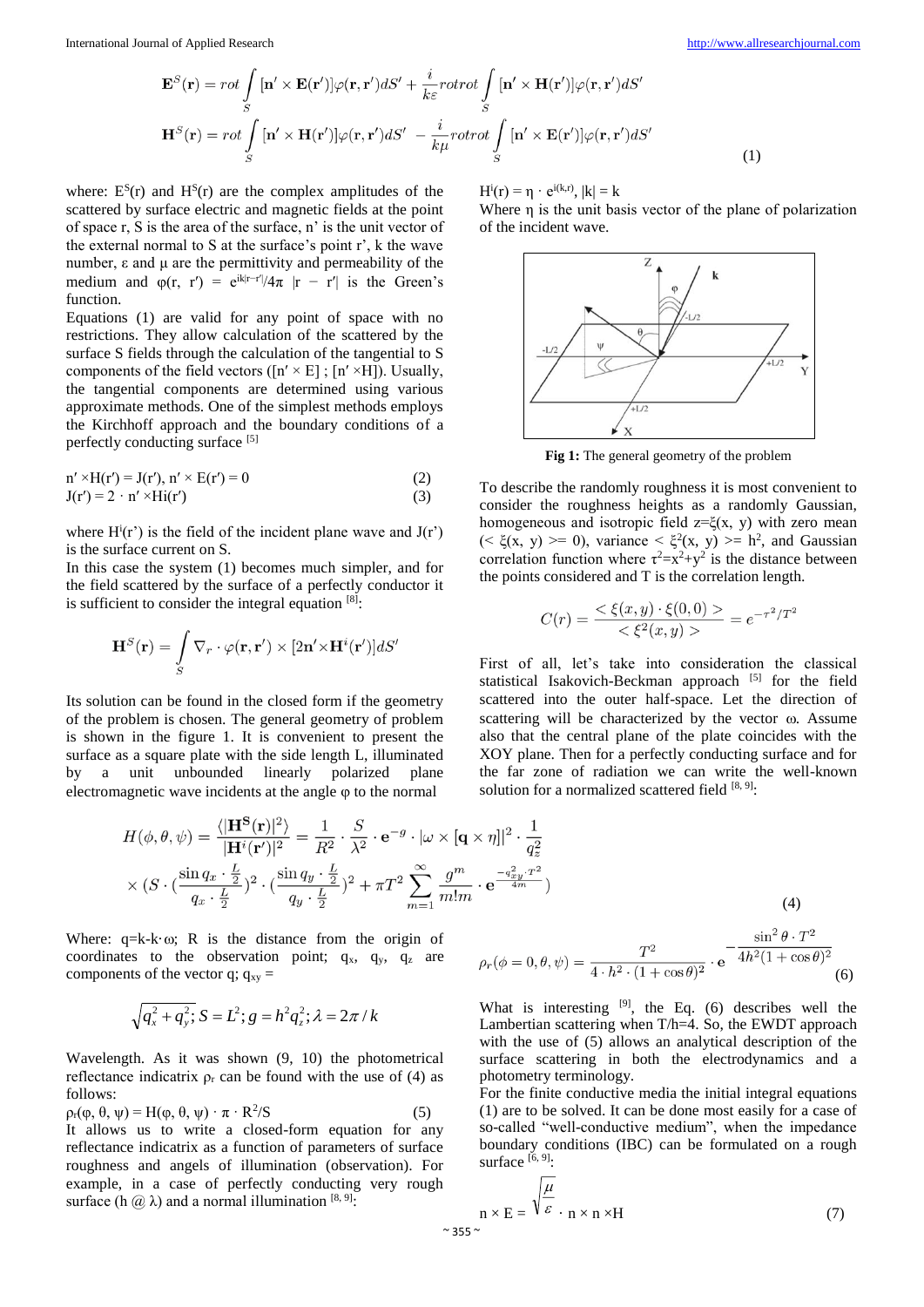transforms into the (2). In the case of Kirchhoff approximation, for example, for the vertical polarization of the incident beam, the tangential components of the fields on S can be expressed from (7) as follows:

$$
\mathbf{n} \times \mathbf{H} = \frac{2}{1 + \sqrt{\frac{\mu}{\varepsilon}} \cdot \frac{1}{\cos \phi}} \mathbf{n} \times \mathbf{H}^i; \quad \mathbf{n} \times \mathbf{E} = \frac{2}{1 + \sqrt{\frac{\mu}{\varepsilon}} \cdot \cos \phi} \mathbf{n} \times \mathbf{E}^i
$$
\n(8)

Where  $\varphi$  is the local angle of incidence,  $H^i$  and  $E^i$  are the vectors of the field of the incident wave.

Further simplification can be connected with the replacement of coefficients depending on the local angle of incidence in (8) by their average values. It allows anyone to derive a final analytical solution of (1) in form like equation (4) by changing the vector product  $|\omega \times q \times \eta|^2$  only (9) as well as to use (5) to rewrite result into the photometry terminology. However, a lot of kinds of scattering media, biological tissues for example, evidently, are not media with high conductance in the optical waveband. A lot of them are more good dielectrics than conductors, for which the conductance in the optical waveband can be neglected in calculations at all. The solution of (1) for well-dielectric media is much more complex and difficult than one mentioned above. So, if (8) could be valid for dielectric media as minimum in several cases then the solution of the task for such cases can be now quite simple. The applicability of the IBC to dielectric media was detailed discussed by Maradudin and Mendes [11] . It was concluded that (8) are valid not only for media with high conductance but also for perfect dielectrics with a high real part of the refractive index. In this case the angle of refraction of

radiation at a medium-air interface can be considered as real and zero, which leads to (8). Moreover, the authors evidently did not notice that, under normal illumination  $(\varphi=0)$ , the nonlocal angle of refraction of radiation is also real and nonzero, and the wave penetrating deep into the medium is homogeneous and transverse, so (8) are valid for dielectric media in this case as well.

To obtain a solution for a transmitted radiation it is necessary to direct the propagation vector  $\omega$  inside the medium in the existing coordinate scheme. It should also be taken into account that the medium under the surface has a refractive index different from 1. As for the rest, the procedure to obtain the final result is quite similar to those described above: the scattering is described by (3), but with modified components of vectors q and k. The vector product  $|\omega \times q \times \eta|^2$  transforms in this case ( $\varphi=0$ ) into the  $\overline{\text{conventional}}$  Fresnel transmission coefficient  $^{[12]}$ . This simple reasons allows us to write an analytical equation for the transmitting indicatrix of very rough (h  $(a)$ ) surface in the closed form like (6): where  $\rho_{\tau}$  is the transmission indicatrix and n is the real part of the refractive index of the medium.

$$
\rho_r(\phi = 0, \theta, \psi) = \frac{n^3 \cdot (n-1)^2 \cdot T^2}{h^2 \cdot (n+1)^2 \cdot (n \cdot \cos \theta - 1)^4} \cdot e^{-\frac{n^2 \sin^2 \theta \cdot T^2}{4h^2 (n \cdot \cos \theta - 1)^2}}
$$
(9)

#### **Numerical results**

Some doubts may arise about the fulfillment of the conditions of the far zone just above the rough surface. These doubts can be removed by a more detailed consideration of the procedures of integration of the equations (1) when finding the statistical parameters of the scattered fields, as well as the issue concerning the location of the far zone in the presence of coarse roughness on the surface. As it was indicated (5), in integration (1) over the surface in order to find the incoherent component of the scattered field, the important domain of integration lies

within the correlation length T. It is the so-called dominant area in formation of the diffracted field from the coarsely rough surface. Moreover, the distance to the far zone decreases drastically with the appearance of the surface's roughness  $^{[13]}$ . Thus, as the radiation passes through the coarsely rough interface, the field is formed within the range of a few T, and all the above equations remain valid for analysis of purely surface effects (neglecting radiation scattering and absorption in the volume of the medium, which are already subjects of the TT investigation).

| Angle           | Surface's parameters                   |             |              |             |         |         |         |
|-----------------|----------------------------------------|-------------|--------------|-------------|---------|---------|---------|
| $\theta$        | $n=1.4$                                |             |              | $T/h = 8.0$ |         |         |         |
| $(\text{deg.})$ | $T/h=4.0$                              | $T/h = 8.0$ | $T/h = 16.0$ | $n=1.2$     | $n=1.6$ | $n=1.8$ | $n=2.0$ |
| 0.0             | 47.64                                  | 190.6       | 762.2        | 571.2       | 107.7   | 74.39   | 56.89   |
| 5.0             | 34.29                                  | 43.57       | 1.773        | 6.411       | 46.44   | 41.17   | 35.80   |
| 10.0            | 11.41                                  | 0.325       | 0.000        | 0.001       | 3.060   | 6.234   | 8.263   |
| 15.0            | 1.150                                  | 0.001       | 0.000        | 0.000       | 0.016   | 0.176   | 0.541   |
| 20.0            | 0.012                                  | 0.000       | 0.000        | 0.000       | 0.001   | 0.001   | 0.006   |
| 25.0            | 0.000                                  | 0.000       | 0.000        | 0.000       | 0.000   | 0.000   | 0.000   |
|                 | Semispherical transmission coefficient |             |              |             |         |         |         |
|                 | 0.982                                  | 0.975       | 0.975        | 0.993       | 0.951   | 0.924   | 0.896   |

**Table: 1** Illustrated function of randomly rough surface of a dielectric medium